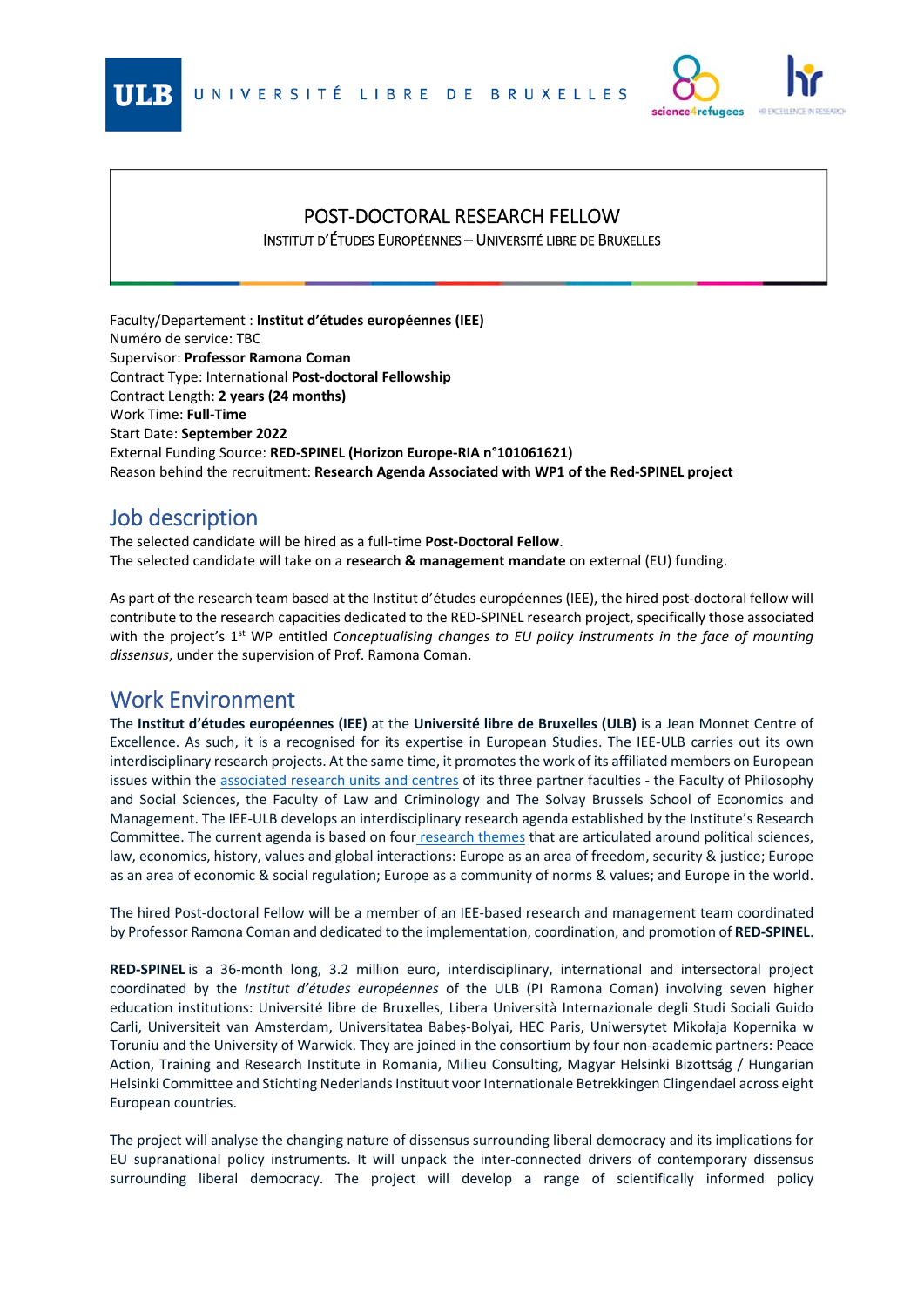recommendations and capacity‐building efforts able to foster innovative democratic practices able to respond to the present‐day dissensus.

Empirically, RED‐SPINEL will focus on the key policy instruments and legal mechanisms shaping the EU's efforts in support of democracy and the rule of law. The studied instruments include the EU rule of law toolbox, the neighbourhood and accession instruments, the European semester, fundamental rights, and judicial instruments, as well as citizen participation platforms. Furthermore, through a series of stakeholder events, RED‐SPINEL will flesh out the implications of its findings for public policy stakeholders (i.e. legal professionals, policymakers, European youth) as well as EU instruments aimed at responding to said dissensus. The project's concept‐building effort will centre on the notion of **'dissensus'** as it explores how contemporary dissensus surrounding liberal democracy differs from previous debates and which more fundamental questions it raises about future democratic practices and the rule of law. Ultimately, RED‐SPINEL will provide a typology of said dissensus, map the principal actors of the dissensus in Europe and unpack its two underlying drivers – i.e., heightened internal contestation over liberal democracy and external competition from alternative illiberal models.

It is to this conceptualising effort that the hired post-doctoral fellow will be attached as a member of the project's **1st Work Package (WP1)** on "*Conceptualising changes to EU policy instruments in the face of mounting dissensus*". Coordinated by Prof. Ramona Coman (IEE‐ULB), WP1 functions as RED‐SPINEL's overarching WP with all partner organisations involved in its concept and typology building effort. WP1 offers a direct answer to the project's first objective – i.e., to foster conceptual innovation on dissensus. It will develop and further operationalise the project's original understanding of the current swell of dissensus surrounding liberal democracy in Europe. Contemporary dissensus is understood as distinct from mere politicisation. While the latter implies both salience and a dynamic polarisation of views63, RED‐SPINEL's understanding of dissensus describes a structural situation where views on liberal democracy are highly polarised without being necessarily accompanied by any increase in saliency. As such, RED-SPINEL does not look at the relative salience of present-day dissensus surrounding liberal democracy, but rather the implications of its irreducible and often irreconcilable normative polarisation. To this end, it will accomplish three main tasks. First it will unpack and crystalise the shared defining features of current strands of ideational dissensus in EU policies, be they single‐issue, multi‐faceted or outright rejection of liberal democracy in the name of an alternative model. Fairly early in the project's lifespan, the scholars involved in the WP1 will produce a Think Piece on 'Dissensus on Liberal Democracy in the 21st Century', which will serve as a shared conceptual reference throughout the project. Ultimately, the conceptual discussions surrounding dissensus will be collected in a peer‐reviewed edited volume on 'Mounting Dissensus and the Prospects of Liberal Democracy in the 21st Century' to be published with Routledge. Additionally, WP1 will also work towards publishing an original typology of the observed dissensus in Europe based on its relative impact on EU instruments and by way of a network analysis exercise, mapping the key actors of dissensus in Europe (see Fig. 1.3.). Lastly, one should note that WP1's concept building efforts will help mainstream the gender dimension throughout the project as said concept‐building effort will systematically tease out and take on board the intersectional aspects of the studied dissensus. The main target of WP1 is the international scientific community of scholars involved in EU and Democracy Studies, yet key practitioners ‐ i.e., policymakers, legal practitioners, and civic leaders - are to be associated in its concept-building.

## Essential missions related to the function

*in order of importance (and estimated % of work time)* 

The 2022/23 academic year marks the launch of the RED‐SPINEL project.

Within the framework of RED‐SPINEL the IEE‐ULB seeks to hire a full‐time Post‐Doctoral Research fellow linked to WP1. Said person would be hired by and based at the ULB in Brussels. Under the supervision of Prof. Ramona Coman, the hired individual will be directly responsible for part of the scientific agenda included in the WP1 project's programme. The Research Fellow will be involved in the conception, realisation, production, and promotion of the promised scientific deliverables.

The selected researcher will be fully committed to the programme (in terms of working hours and scientific output) and will share in the responsibilities associated with the milestones and deliverables associated with RED‐SPINEL.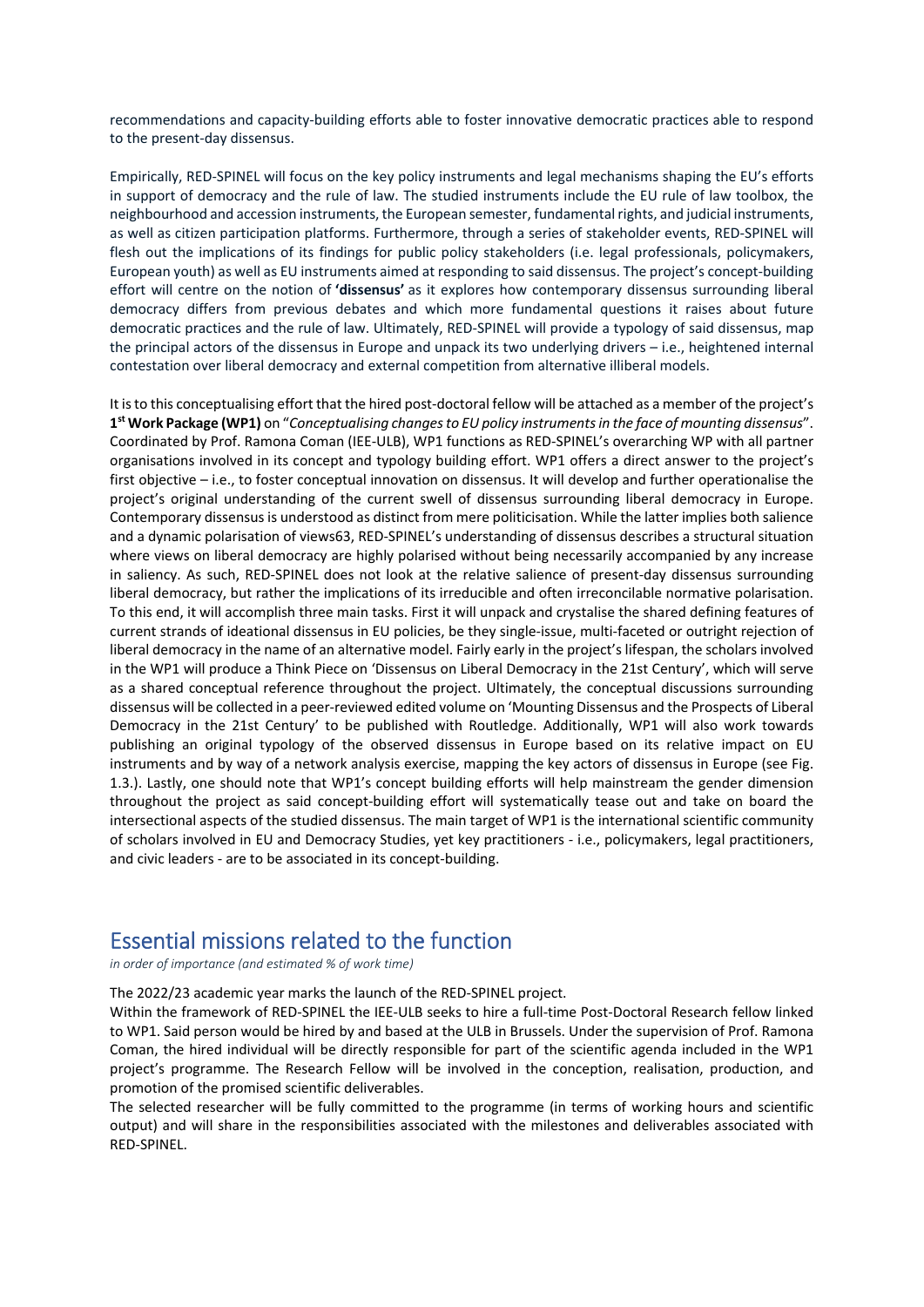The hired Post‐Doctoral Fellow will contribute to the following missions:

- **1.** Mission 1 (75%)‐ **Produce original research, draft work to publishable standard, and deliver findings at seminars, workshops, and conferences**. This implies:
	- $\rightarrow$  Data collection and literature review on the key concept of the project (i.e. Dissensus)
	- $\rightarrow$  Data collection and contribution to the production of the think piece on 'Dissensus on Liberal Democracy in the 21st Century'
	- $\rightarrow$  Data collection and contribution to the mapping of key actors of dissensus
	- $\rightarrow$  Submission of a co-authored online publication of Visualisations of the typology of dissensus & mapping of networks of actors of dissensus
	- $\rightarrow$  Contribution to the production set of peer-reviewed article proposals on 'Typologies & Networks of Dissensus in Europe' under the supervision of prof. Ramona Coman
- **2.** Mission 2 (25%)‐ **Organize a series of international scientific workshops on specific topics related either to RED‐SPINEL's overall research agenda, or specifically to its WP1.** This implies:
	- $\rightarrow$  Active participation to the seminar on 'Dissensus on Liberal Democracy in the 21st Century'
	- $\rightarrow$  Participation to the international conferences of the project (CES, ISA or EUIA)

## Profile

#### Qualifications required

Ph.D. in political science (or a directly related field such as international relations, sociology, EU studies…) ideally a research profile focused on themes relevant to RED SPINEL

#### Mobility Requirement

As the funding is provided as an international post-doctoral fellowship eligible candidates must be in a position to formally expatriate (i.e., move) to Belgium when starting the contract. This means that "*the selected candidate must not have resided or carried out their main activity in Belgium for more than 12 months over the past 3 years immediately before their recruitment date"* 

## Scientific knowledge and skills

#### Candidates must have:

- Show personal expertise and/or interest in the topic of the project
- A strong record in qualitative & quantitative research *(e.g., interviews, network analysis, documentary analysis…).*
- Be able to coordinate the organisation of scientific events *(e.g., conferences, summer schools, workshops, panels international conferences …)*

## General knowledge and skills

#### Candidates must:

- Very good command of English (excellent academic writing and oral skills) and French (passive knowledge is a minimum required)
- Ability to work in a team, to meet deadlines and to combine autonomy with respect of guidelines
- Experience of working in an international environment
- Demonstrate their ability to evolve in a multi‐cultural environment

## Overview of the knowledge, skills, experience & qualifications required to effectively fulfil the role

|                                                        | <b>ESSENTIAL (E)</b> | <b>MEASURED BY:</b>                   |
|--------------------------------------------------------|----------------------|---------------------------------------|
| <b>REQUIREMENTS - The hire must demonstrate:</b>       | or                   | a) Application Form incl. CV.         |
|                                                        | DESIRABLE (D)        | b) Interview                          |
|                                                        | requirements         | c) Personal Presentation & Motivation |
| A PhD in a relevant field (political science)          |                      | a, c                                  |
| EU/Global<br>studies.<br>Expertise in<br>Democracy     |                      |                                       |
| governance studies, Democracy promotion, Political   E |                      | a,b, c                                |
| Parties, Civil Society                                 |                      |                                       |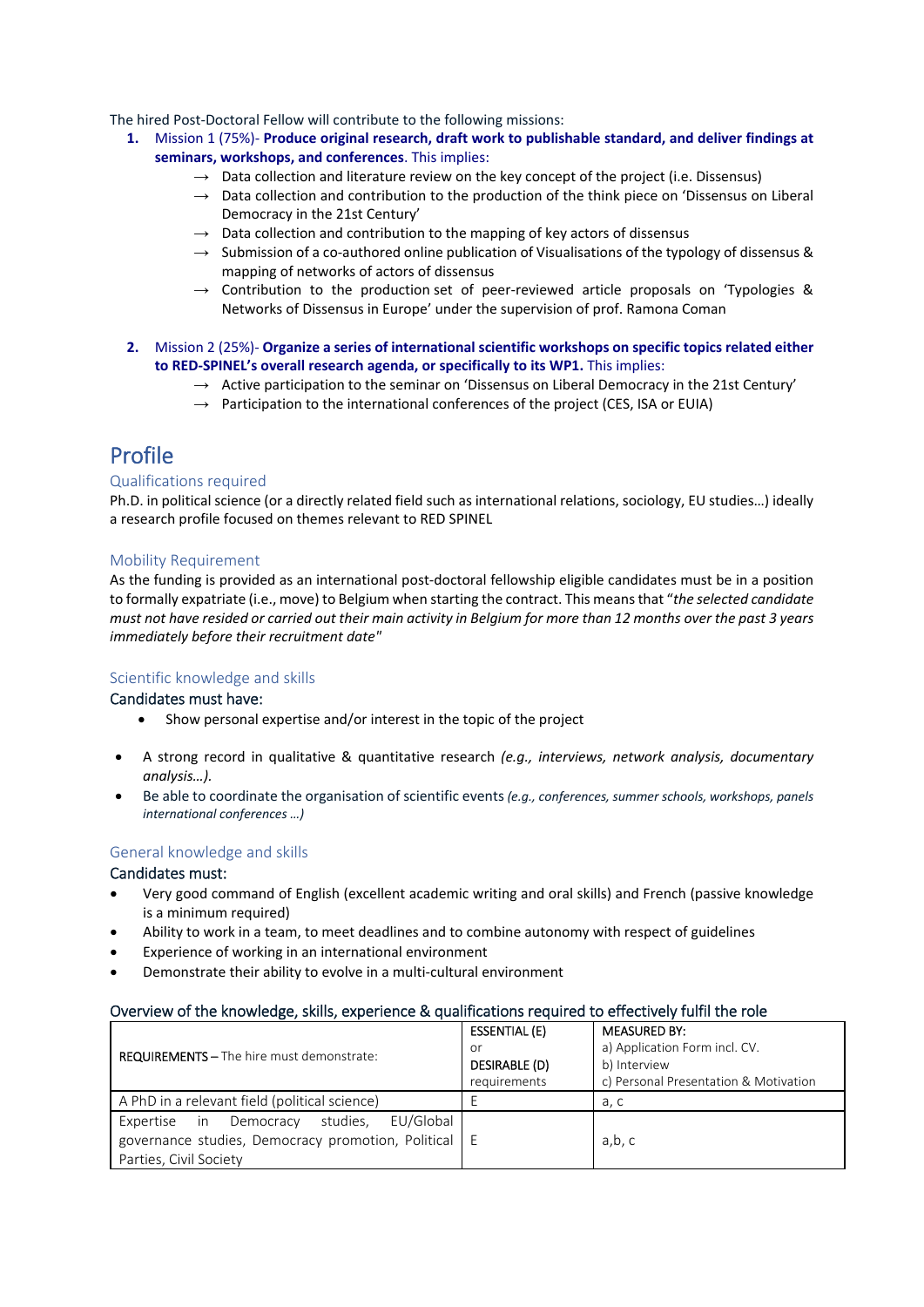| Delivery of research findings at seminars, workshops<br>and conferences                                                                                       | a, b, c |
|---------------------------------------------------------------------------------------------------------------------------------------------------------------|---------|
| Ability to organise meetings and workshops                                                                                                                    | a, b    |
| Working knowledge of both English and French.<br>Excellent academic writing skills in English are<br>required and a good understanding (passive) of<br>French | a, b    |

## Application procedure\*

*\*Additional information can be received by contacting* ramona.coman@ulb.be

The successful candidate will be selected based on the quality of the CV, research achievements, motivation, and intellectual congruence with the project. Each candidate should explain clearly his/her interest in the project and how and why he/she can contribute to its development. Experience and achievements in academic research in areas relevant to the project will be taken into consideration at the time of selection.

## Application Files

The application documents are to be consolidated **into one single PDF** file sent by email to Dominique Dembour (Dominique.Dembour@ulb.be) and Ramona Coman (Ramona.Coman@ulb.be).

## **Application files must include in a single PDF document the following information in English:**

- A Filled‐out copy of the application form (see below) ‐ *incl. Name, affiliation, e‐mail and phone number of three referees who can be contacted if necessary*
- A separate detailed motivation letter (2 pages) explaining the candidate's general research interest in the project and his/her potential contribution to it.
- A curriculum vitae listing all academic qualifications, relevant research experience and previous publications ‐ *You may choose to complete a standard Europass form (https://europa.eu/europass/en)) or not. This is left entirely up to the applicants. Once completed, whether Europass or not, the CV must be included in the single application file*
- A copy of the passport/ID, PhD and master diploma

## Application Calendar

- **Applications are open until 15/07/2022**
- **Interviews with Prof. Ramona Coman will be organised remotely on 20 July 2022.**  Short‐listed candidates will be informed **mid‐July 2021**. During the interview, they will be asked to make a brief presentation outlining their prospective contribution to the project.
- $\checkmark$  The final decision will be taken as soon as possible after the interviews.

## Equal opportunity policy

ULB's personnel policy is based on diversity and equal opportunity.

We recruit candidates on the basis of their skills, regardless of their age, gender, sexual orientation, origin, nationality, beliefs, disability, etc.

More details on the ULB gender and diversity policy are available at https://www.ulb.be/en/about-ulb/genderequality‐at‐ulb.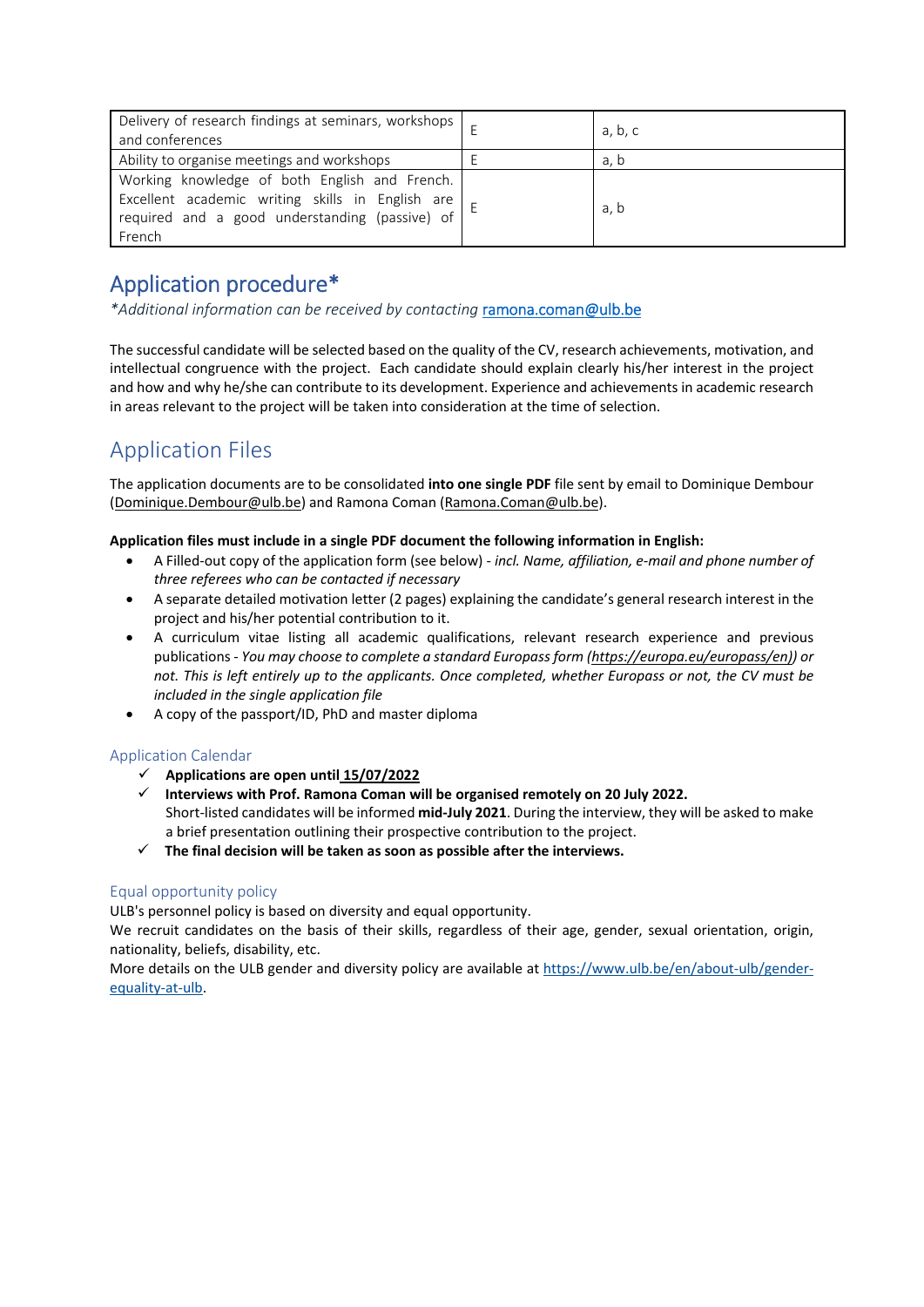# Application Form

| <b>Reference Number:</b><br><b>Application Number:</b>                                                                                                                                                  |         |                      |         | Please refer to the vacancy advertisement<br>(For office use only) |                        |
|---------------------------------------------------------------------------------------------------------------------------------------------------------------------------------------------------------|---------|----------------------|---------|--------------------------------------------------------------------|------------------------|
| Post Title:                                                                                                                                                                                             |         |                      |         | Please refer to the vacancy advertisement                          |                        |
| <b>Personal Details</b>                                                                                                                                                                                 |         |                      |         |                                                                    |                        |
| Last Name / Family Name:                                                                                                                                                                                |         | First/Given Name(s): |         |                                                                    | Title:                 |
| Address:                                                                                                                                                                                                |         |                      |         |                                                                    |                        |
|                                                                                                                                                                                                         |         |                      |         | Post Code                                                          |                        |
| Telephone Numbers:                                                                                                                                                                                      | Daytime |                      | Evening |                                                                    |                        |
| Mobile                                                                                                                                                                                                  |         | E-Mail Address:      |         |                                                                    |                        |
| Present or Most Recent Employment                                                                                                                                                                       |         |                      |         |                                                                    |                        |
| Employer's Name:                                                                                                                                                                                        |         |                      |         |                                                                    |                        |
| Employer's Address:                                                                                                                                                                                     |         |                      |         |                                                                    |                        |
|                                                                                                                                                                                                         |         |                      |         | Post Code                                                          |                        |
| Post Title:                                                                                                                                                                                             |         |                      |         |                                                                    |                        |
|                                                                                                                                                                                                         |         |                      |         | Present, or                                                        |                        |
| Dates of Appointment:                                                                                                                                                                                   | From    | To                   |         | Date                                                               |                        |
| Main Responsibilities:<br>(Do not overrun the page<br>boundary; continue on a<br>separate sheet if necessary)                                                                                           |         |                      |         |                                                                    |                        |
| Period of Notice Required:                                                                                                                                                                              |         | Salary / Wage: £     |         |                                                                    | Full-Time<br>Part-Time |
| If unemployed, then please give a brief outline of your current situation / occupation (including any voluntary work):<br>(Do not overrun the page boundary; continue on a separate sheet if necessary) |         |                      |         |                                                                    |                        |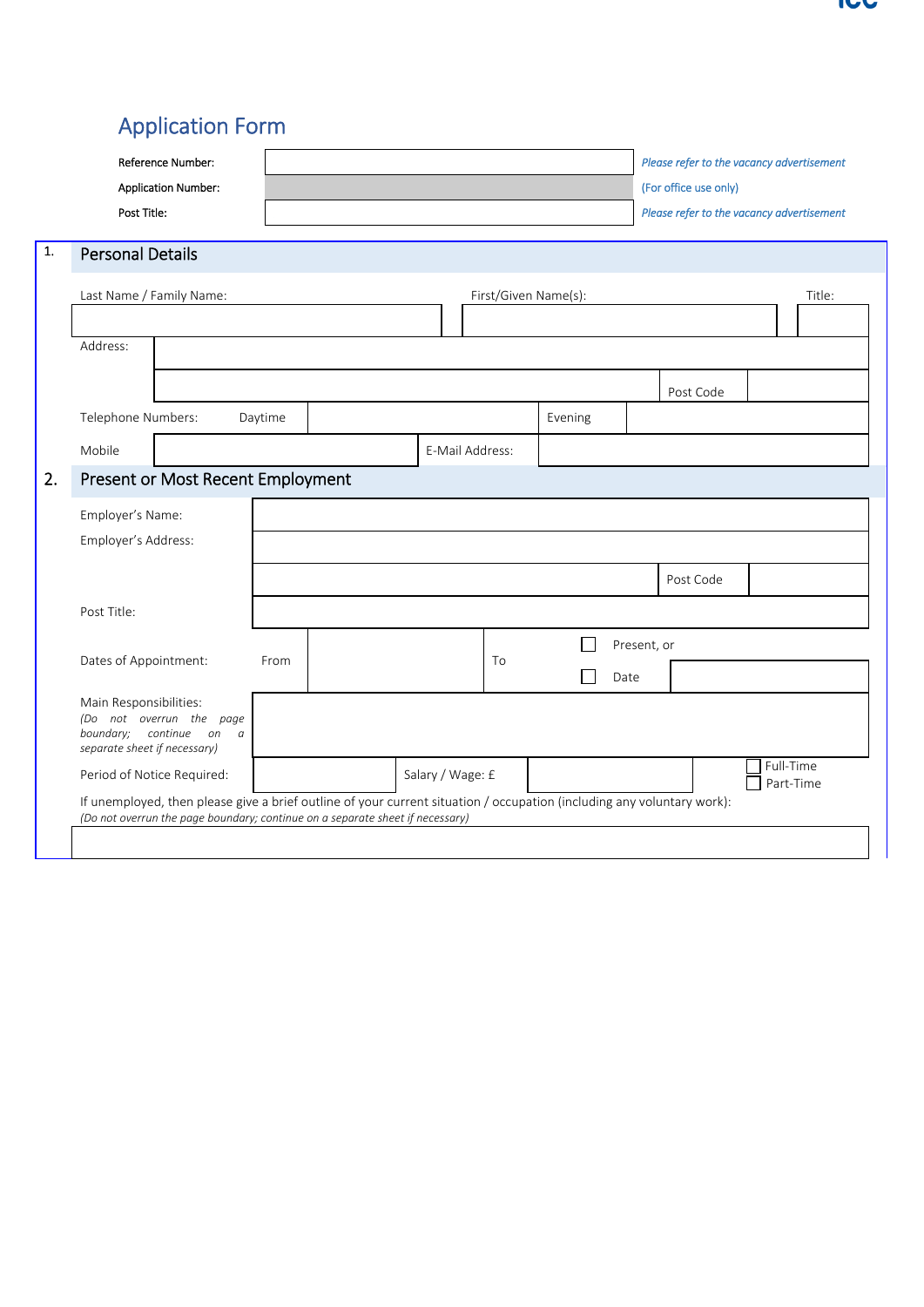

# 3. Previous Employment (Please start with the most recent. Include all paid / unpaid / voluntary work) *(Do not overrun the page boundary; continue on a separate sheet if necessary)* Dates of Appointment: From To Employer's Name: Post Title: Main Responsibilities: Reason for Change: the company of the company of the the contract of the contract of the contract of the contract of the contract of the contract of the contract of the contract of the contract of the contract of the contract of the contract of the contract of the contract of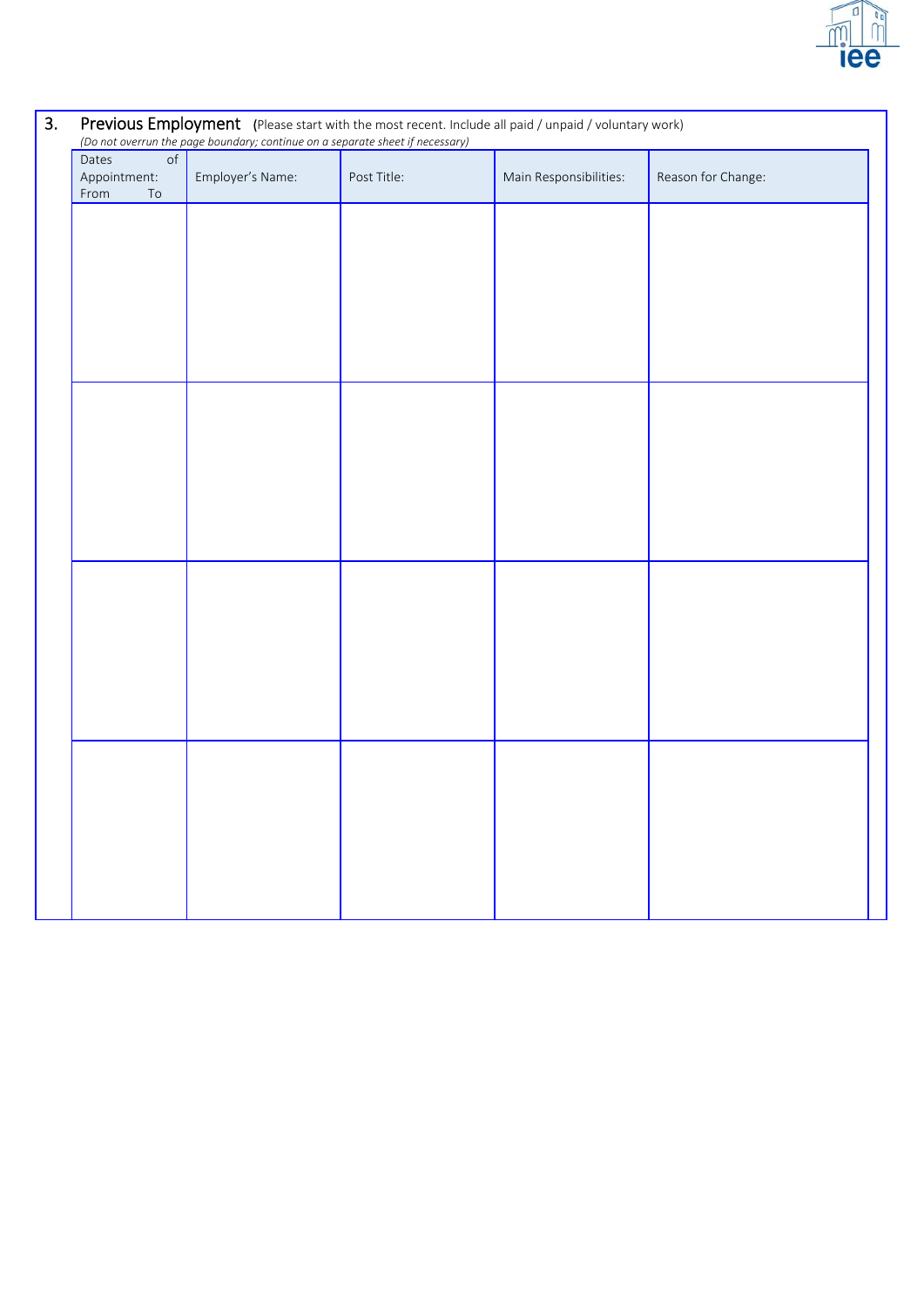

| School / College / University / Professional Body: | Qualification Obtained: | Grade /<br>Level: | Date<br>Obtained: |
|----------------------------------------------------|-------------------------|-------------------|-------------------|
|                                                    |                         |                   |                   |
|                                                    |                         |                   |                   |
|                                                    |                         |                   |                   |
|                                                    |                         |                   |                   |
|                                                    |                         |                   |                   |
|                                                    |                         |                   |                   |
|                                                    |                         |                   |                   |
|                                                    |                         |                   |                   |
|                                                    |                         |                   |                   |
|                                                    |                         |                   |                   |
|                                                    |                         |                   |                   |
|                                                    |                         |                   |                   |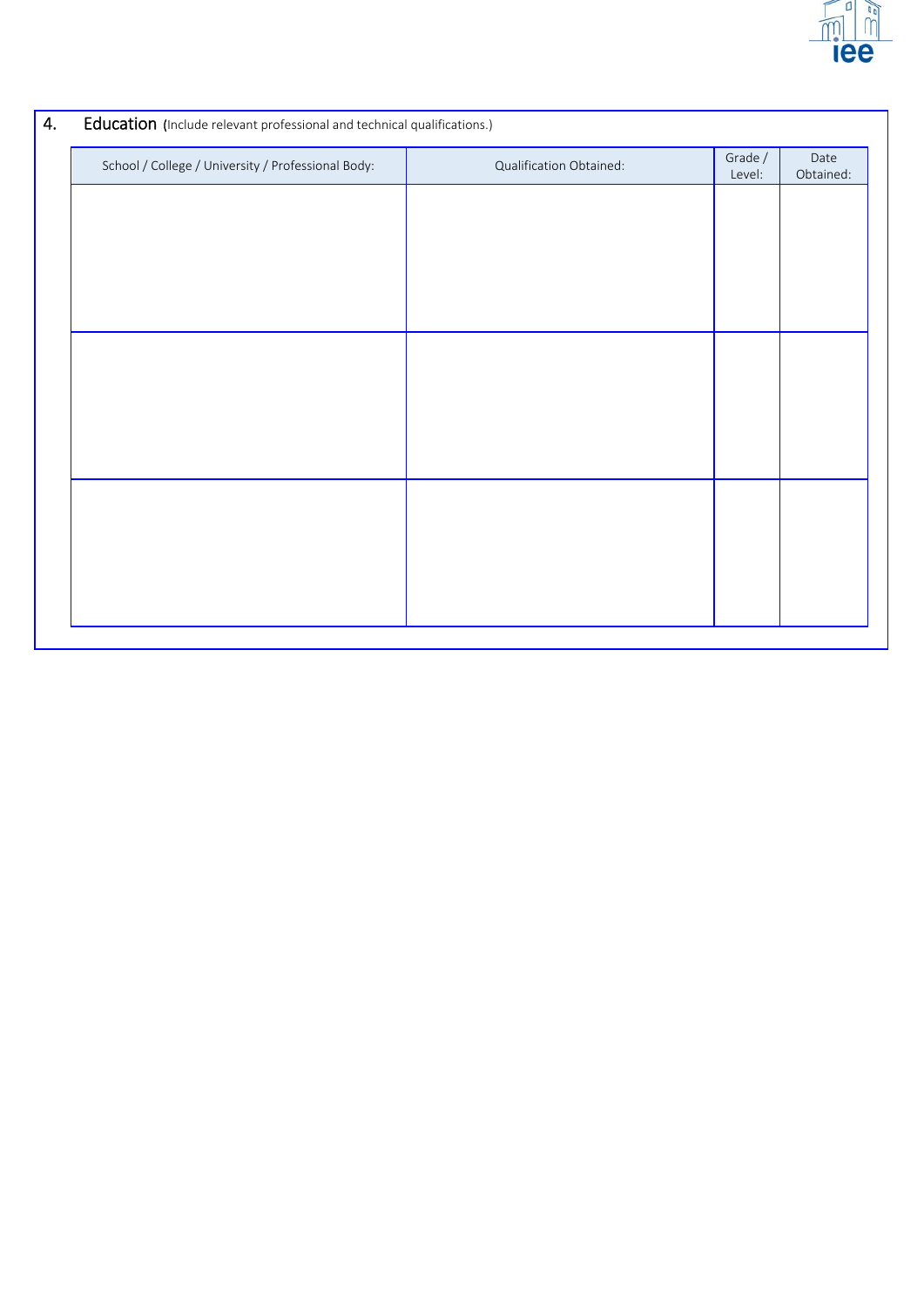| 5. | Training (Please list only those courses relevant to this particular post.) |               |                          |                          |  |  |
|----|-----------------------------------------------------------------------------|---------------|--------------------------|--------------------------|--|--|
|    | Approximate<br>Start Date:                                                  | Course Title: | Approximate<br>Duration: | College or Organisation: |  |  |
|    |                                                                             |               |                          |                          |  |  |
|    |                                                                             |               |                          |                          |  |  |
|    |                                                                             |               |                          |                          |  |  |
|    |                                                                             |               |                          |                          |  |  |
|    |                                                                             |               |                          |                          |  |  |
|    |                                                                             |               |                          |                          |  |  |
|    |                                                                             |               |                          |                          |  |  |
|    |                                                                             |               |                          |                          |  |  |
|    |                                                                             |               |                          |                          |  |  |
|    |                                                                             |               |                          |                          |  |  |
|    |                                                                             |               |                          |                          |  |  |

## 6. References

Please give the names of people who could provide a reference regarding your suitability for the post for which you are applying. One of these should be your present or most recent employer. School / College leavers should give the names of lecturers / tutors / headteachers. You should *not* give friends or relatives as referees.

| Please note that for all academic posts (including research and teaching posts), the names and addresses of three referees should be provided. |
|------------------------------------------------------------------------------------------------------------------------------------------------|
|------------------------------------------------------------------------------------------------------------------------------------------------|

|                                                      | Referee n°1           | Referee n°3                                 | Referee n°3                            |
|------------------------------------------------------|-----------------------|---------------------------------------------|----------------------------------------|
| Name                                                 |                       |                                             |                                        |
| Job Title                                            |                       |                                             |                                        |
| Address                                              |                       |                                             |                                        |
|                                                      |                       |                                             |                                        |
|                                                      |                       |                                             |                                        |
| Post Code                                            |                       |                                             |                                        |
| Telephone<br>Number                                  |                       |                                             |                                        |
| <b>E-Mail Address</b>                                |                       |                                             |                                        |
| May we request<br>a reference prior<br>to interview? | $\Box$ Yes<br>┓<br>No | Yes<br>$\mathbf{I}$<br>No<br>$\blacksquare$ | Yes<br>$\mathsf{No}$<br>$\blacksquare$ |
|                                                      |                       |                                             |                                        |

7. Supporting Documents